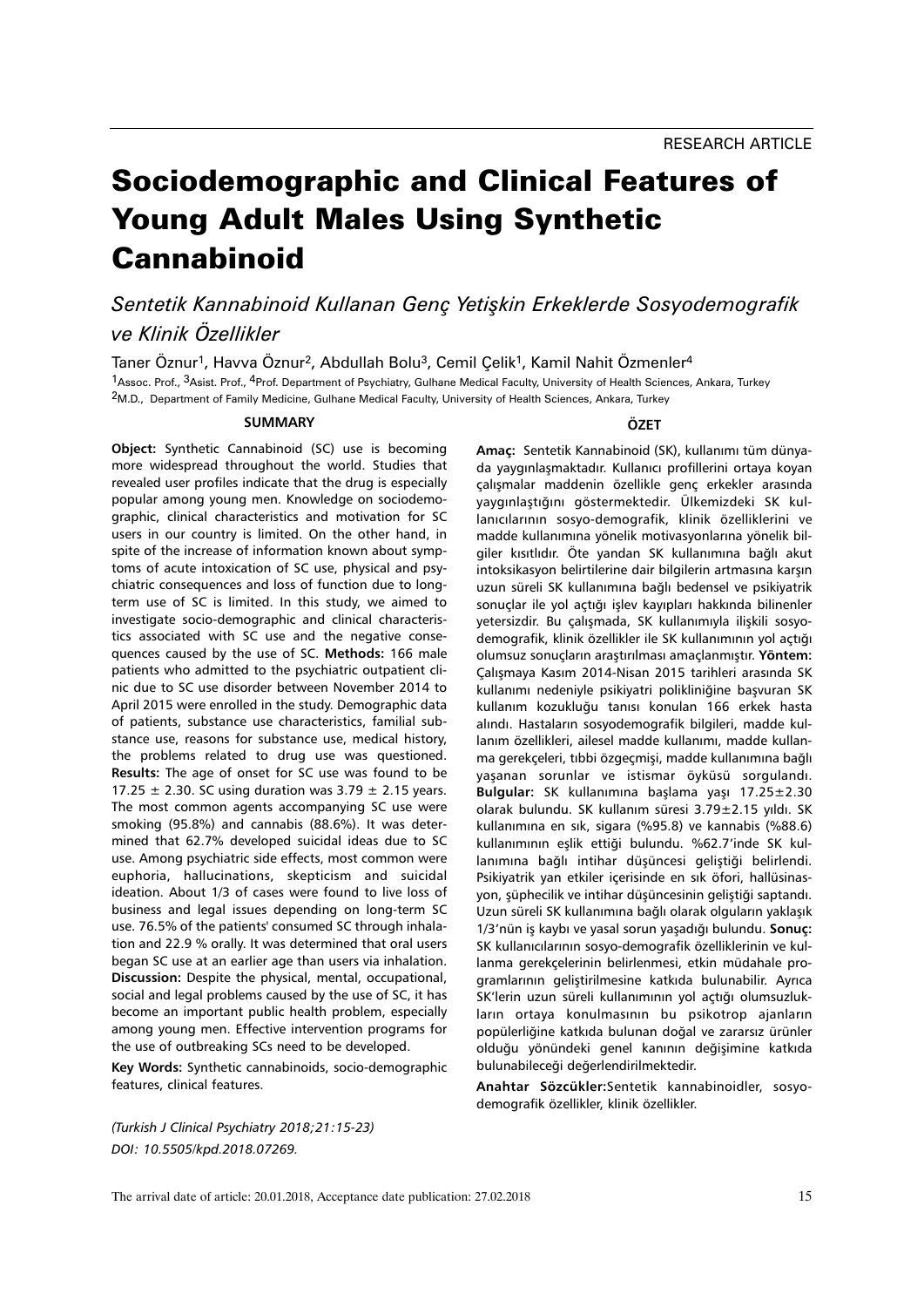#### **INTRODUCTION**

The health problems that arise due to the increasing use of Synthetic Cannabinoids (SC) has reached serious levels. Use of SC is reported to be popular especially among teens and young adults (1). SCs began to be marketed through supermarkets and internet since 2004 in Europe. Although it was forbidden to use SC in 2008 in the United States, illegal sales of these substances continues (2). Lifetime prevalence of SC use was found as 8.1-16.8% at follow-up studies (3).

Increase in the cases of intoxication caused by SC use is striking. According to the US National Poison Data System records, the number of calls related to the use of the SC-induced side effects in 2015 showed a 229% increase compared to the previous year (4). Similarly, dramatic increase have been seen in intoxication cases due to use of SC in Japan in the last few years. As well as physical complications, behavioral pathologies and psychotic symptoms were also observed in these cases (5). In US National Poison Data System records of 2015, serious side effects has been found in 11.3% of the acute intoxication cases due to SC use (4).

Studies in Europe, US and Japan revealed that SC users vary among communities in terms of sociodemographic and clinical characteristics. While it was found that users in Europe and the US are mostly adolescent and young adult males (1,6), SC using age in Japan was reported to be higher when compared to Western countries (5). It was found in studies that the use of other psychoactive substances with SC is common and the most commonly used psycho-active agents are alcohol and cannabis (7). SC are most commonly consumed in the form of smoking (7,8). The most reasons of SC using are curiosity, relaxation request, not be detected in routine testing, to be easily accessible and more powerful effect than cannabis (9).

There are few studies on the use of SC in terms of psychiatry in Turkey (10,11,12). In this study, we aimed to investigate socio-demographic and clinical characteristics associated with SC use and the negative consequences caused by the use of SC in an example of outpatient population.

#### **METHODS**

166 consecutive male patients referred to psychiatry outpatient clinic between November 2014 and April 2015, and diagnosed with "Cannabis Use Disorder" by a psychiatrist according to DSM-5 diagnostic criteria were enrolled in study. There is no female patient diagnosed with 'Cannabis Use Disorder' at study period. As well as the clinical assessment by a psychiatrist; sociodemographic information (age, education level, employment status) and legal (cigarettes, alcohol) and illegal substance abuse, physical and sexual abuse history, family history of substance abuse were questioned. Also, about the use of SC of patients; the age of onset, frequency of use, usage style, withdrawal symptoms, whether the thought of cessation is present, case of illegal actions for providing SC, medical help to stop, side-effects that was experienced, the problems caused by SC (job loss, school loss, accident, injury, health, legal) and reasons for use were investigated. Those considered to be under the influence of substance during interviews and those who refused to participate the study were excluded from the study. The trial was performed in accordance with the Declaration of Helsinki and subsequent revisions and approved by local ethics committee. Written informed consent was obtained before admitting subjects into the study.

#### **STATISTICAL ANALYSIS**

The data were analyzed with SPSS 15.0. Continuous variables are presented as mean ± standard deviation, while categorical variables are expressed as frequency and percentages. Student t test and chi-square test were used to compare respectively for continious and non-continious variables between oral and inhalation administration groups.

# **RESULTS**

In the study, a total of 24 896 patients admitted to the psychiatry clinic between November 2014 and April 2015, 166 (0.67%) were diagnosed with SC use disorder.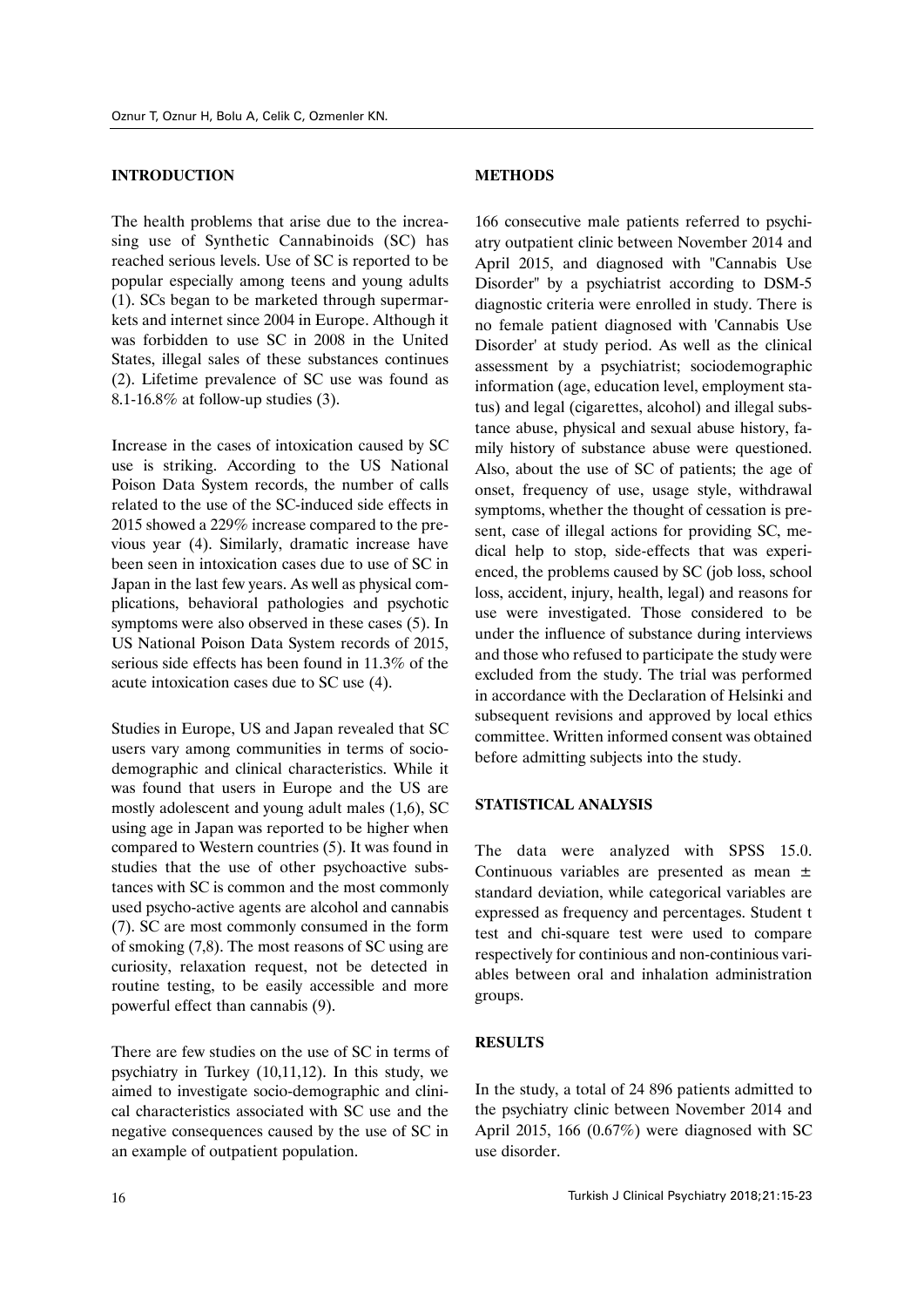#### **Sociodemographic features**

All of the patients in the study sample were men, and the sociodemographic data is given in Table 1.

# **Clinical features**

Clinical features associated with the use of SC is given in Table 2. Unemployment rate in taking SC more often than 5 times a week was 48/108 (44.5%), while it was found as 19/58 (32.7%)in users taking SC 4 times and fewer. Reasons for SC use is shown in Table 3.

Side effects due to SC use are given in Table 4. Euphoria (74.1%), hallucination (74.1%), skepticism  $(64.5\%)$  and suicidal ideation  $(62.7\%)$  were the most common psychiatric side effects.

When side-effects were compared that arise due to the usage patterns; there were statistically significant differences in terms of appetite and difficulty in breathing and pupil changes (Table 5). Everyday SC users was found to begin at a lower age than less frequent SC users  $(x^2 = 33.431, p \le 0.001)$ . Problematic areas related to the use of SC are shown in Table 6.

# **DISCUSSION**

# **Prevalence-frequency**

In the study, the proportion of patients with diagnosis of SC use disorder was found to be 0.67% among patients who admitted to psychiatry outpatient clinic and it was determined that 54.8% of cases did not take medical advice previously. Only half of the SC users was seeking psychiatric treatment and referred to the psychiatric clinic. In our study, making no toxicological analysis may have led to the failure to diagnose some SC users. The frequency of SC use is estimated to be 2.8% in Germany and 4% in France (13,14). This rate in our study may not reflect real value. In a recent study, the frequency of SC use among patients who were hospitalized in a substance use disorder treatment center was reported to be 43% (12). Serving only to drug users of this study center thought to be led to relatively high proportion for use of SC.

# **Age of onset-employment status**

In the study, age of onset of the SC users was 17.25  $\pm$  2.30, duration of education was found to be 8.72  $\pm$  3.09 years. In other studies for SC users mean age of first use of Spice products was respectively 28.4, 21, 26 (5,6,7). These findings shows that those begin at an earlier age to SC use in our country than Japan, US and Europe.

A recent study carried out in our country have reported that SC use begin during adolescence and at an earlier age than other substances (12). In our country, it was reported that easy access and cheapness contributed to the widespread use of SC, and according to official data the amount of captured SC had a 17-fold increase in three years (15). In accordance with the results of our study, it is considered that SD prevention programs should be conducted especially in adolescence.

In this study, unemployment rate among SC users was 40.4%, this rate was found to be 32.7% among

**Table 1:** Socio-demographic characteristics of the patients with SC abuse disorder.

|                                                                       | Case $(n=166)$                  |
|-----------------------------------------------------------------------|---------------------------------|
| Age (years)<br>mean $\pm$ SD<br>median (min-max)                      | $21.04 \pm 1.04$<br>$21(20-24)$ |
| <b>Education level (years)</b><br>mean $\pm$ SD<br>median (min-max)   | $8.72 \pm 3.09$<br>$8(0-16)$    |
| <b>Working status</b><br>Not working<br>$n$ (%)<br>Working<br>$n$ (%) | 67(40.4)<br>99(59.6)            |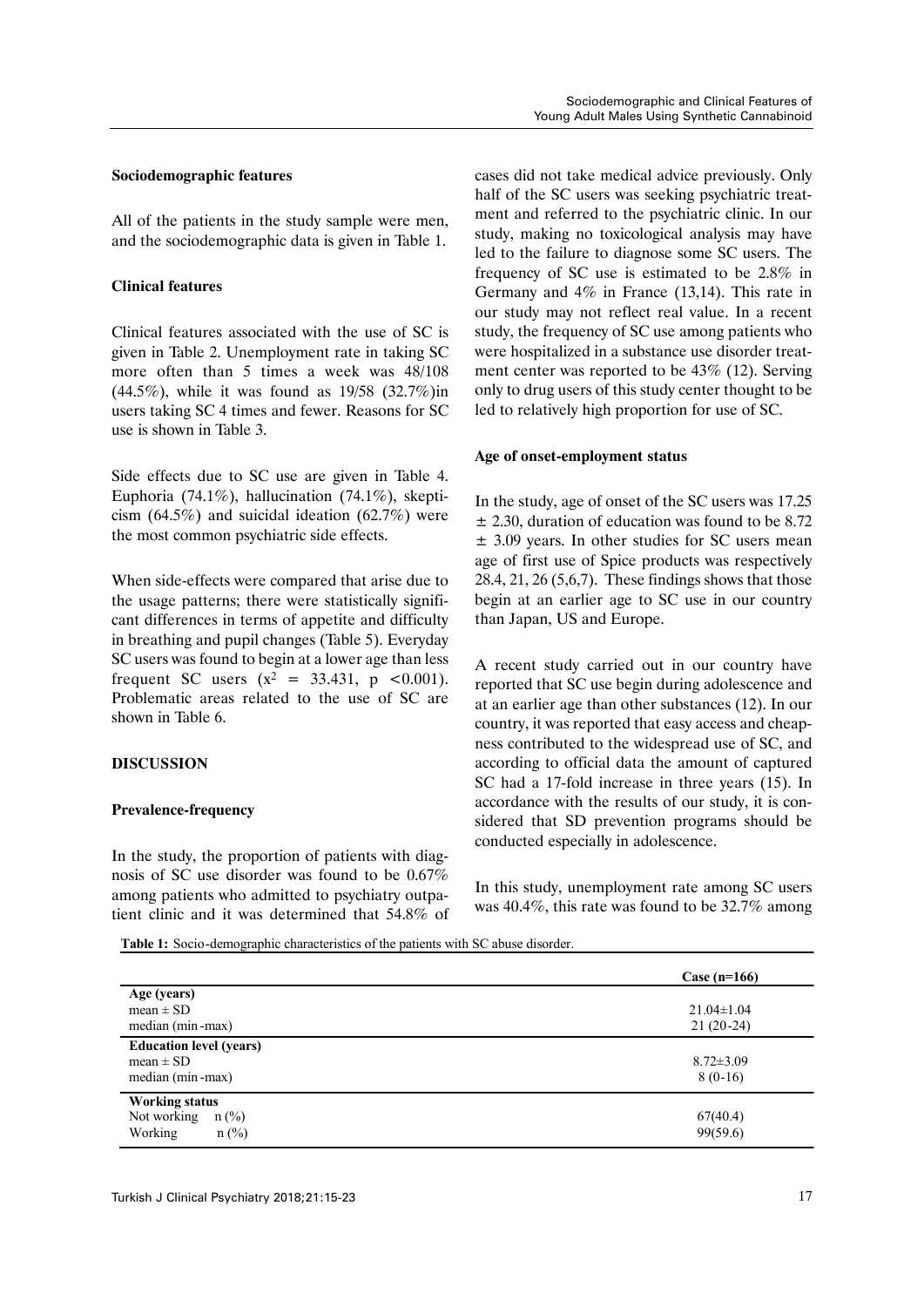| <b>Clinical feature</b>                       | Case $(n=166)$  |
|-----------------------------------------------|-----------------|
| The age of onset (years)                      |                 |
| $mean \pm SD$                                 | 17.25±2.30      |
| median (min-max)                              | $18(11-22)$     |
| Duration of using (years)                     |                 |
| $mean \pm SD$                                 | $3.79 \pm 2.15$ |
| median (min-max)                              | $3(0-9)$        |
| Accompanying drug use *                       | $n$ (%)         |
| Cigarette                                     | 159(95.8)       |
| Cannabis                                      | 147(88.6)       |
| Alcohol                                       | 88(53)          |
| Cocaine                                       | 72(43.4)        |
| Heroin (nasal inhalation)                     | 63(38)          |
| Inhalant                                      | 43(25.9)        |
| Ecstasy                                       | 56(33.7)        |
| <b>LSD</b>                                    | 16(9.6)         |
| Amphetamine                                   | 21(12.7)        |
| None                                          | 7(4.2)          |
| <b>SC Using method</b>                        |                 |
| Inhalation (Cigarette, pipe, waterpipe, bong) | 127(76.5)       |
| Oral                                          | 38(22.9)        |
| Injection                                     | 1(0.6)          |
| <b>Weekly Frequency of Use</b>                |                 |
| Daily                                         | 92(55.5)        |
| 5-6 times                                     | 16(9.6)         |
| 3-4 times                                     | 19(11.4)        |
| 1-2 times                                     | 39(23.5)        |
| Medical help for cessation                    |                 |
| None                                          | 91(54.8)        |
| One time                                      | 55(33.1)        |
| Regular                                       | 20(12.1)        |
| Withdrawal                                    |                 |
| Yes                                           | 133(80.1)       |
| No<br>Desire for cessation                    | 33(19.9)        |
| Yes                                           | 131(78.9)       |
| No                                            | 35(21.1)        |
| <b>Illegal action for SC supply</b>           |                 |
| Yes                                           | 48(28.9)        |
| $\rm No$                                      | 118(71.1)       |

**Table 2:** Clinical features associated with the use of SC.

**\*:** Some participants choose multiple options.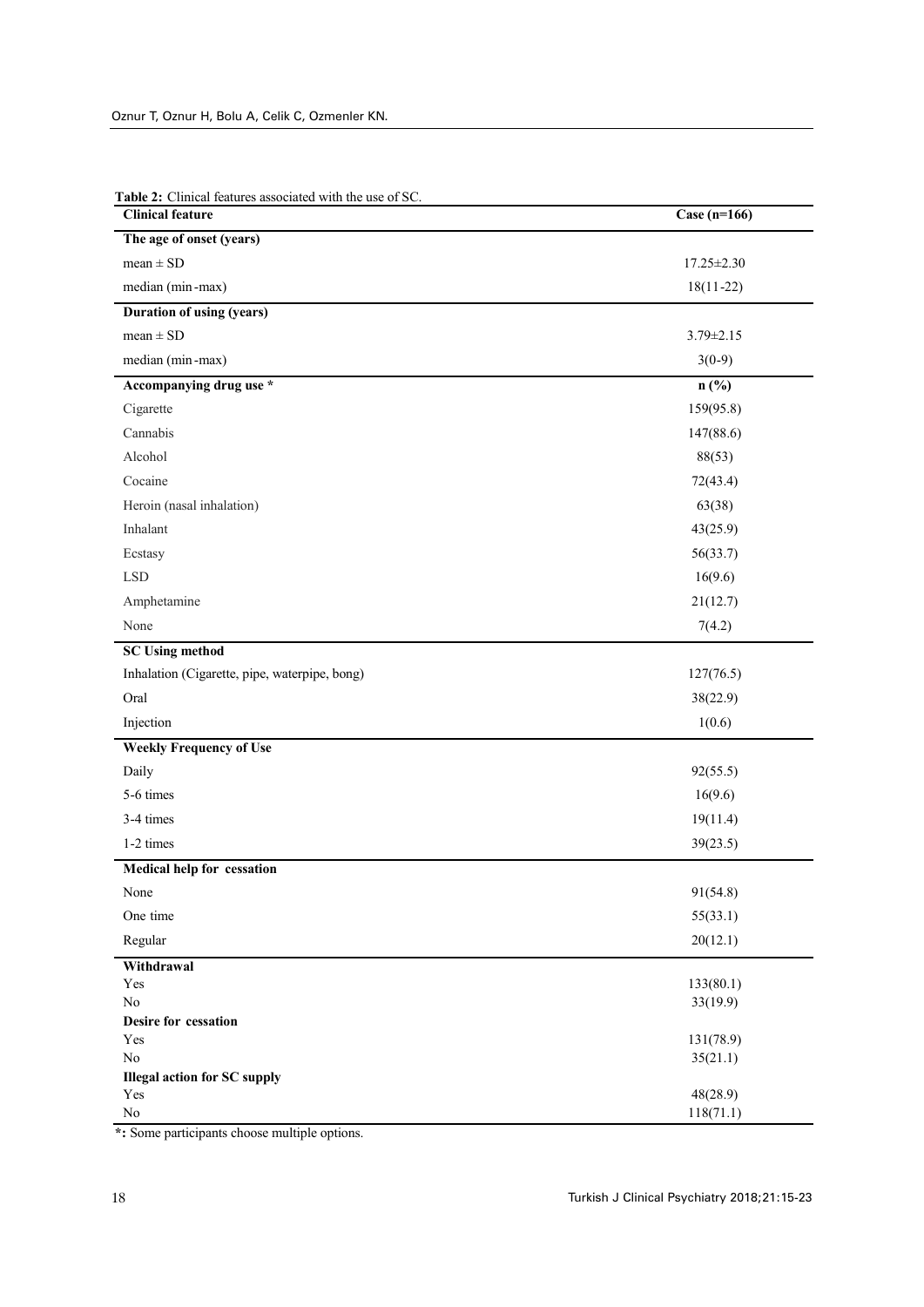users who use 4 times or less a week while it was 44.5% in users who use SC more frequent than 4 at a week. Frequency of use of SC affects the unemployment level.

# **Comorbid drug use**

In the study, it was found that the most common agents accompanying SC use were smoking, cannabis and alcohol. It was determined that 95.8% of the cases had concurrent smoking and 88.6% consumed cannabis. Smoking and cannabis use were found to frequently accompany to SC use also in other studies (3,6,9,16). Additionally, it was revealed that 53% of patients had comorbid alcohol use. Cigarettes, alcohol and, cannabis, are as cheap and easy to obtain as in SC, this may be the reason for comorbid use of them. As a result, use of multiple substances frequently accompany to the use of SC also in our patients as in other societies.

# **Route of administration**

It has been found in the study that SC was most frequently consumed by inhalation, the oral administration was second. Similarly, it was stated that SC were most consumed by inhalation (7,8,9). In our study, preferred method for consumption as steam was through smoking in most of the cases. Conveniently, Bonar et al. stated smoking as the most commonly used method, Barrat et al. reported the most commonly used method as waterpipe (8,9). Unlike other studies (7,8,9) consumption as

|  | Table 3: Reasons for SC use |  |  |  |  |
|--|-----------------------------|--|--|--|--|
|--|-----------------------------|--|--|--|--|

| Reasons for SC use $(n=166)$          | n   | $\frac{0}{0}$ |
|---------------------------------------|-----|---------------|
| Friend group                          | 118 | 71.1          |
| Relaxing effect                       | 110 | 66.3          |
| Euphoric effect                       | 107 | 64.5          |
| Dependency                            | 69  | 41.6          |
| Cheapness                             | 64  | 38.6          |
| Being easily accessible               | 64  | 38.6          |
| Aim of trying                         | 51  | 30.7          |
| to strengthen the cognitive functions | 27  | 16.3          |
| Analgesic effect                      | 26  | 15.7          |
| not be detected by routine screening  | 19  | 114           |

\*: Some participants choose multiple options.

| Clinical side effects $(n=166)$ | n                | $\frac{0}{0}$ |
|---------------------------------|------------------|---------------|
| Slowing in movements            | $\overline{121}$ | 72.9          |
| Altered consciousness           | 119              | 71.7          |
| Speech difficulties             | 118              | 71.1          |
| Loss of balance                 | 113              | 68.1          |
| Tremor                          | 107              | 64.5          |
| Headache                        | 76               | 45.8          |
| Involuntary movement            | 74               | 44.6          |
| Epileptic seizures              | 19               | 11.4          |
| Euphoria                        | 123              | 74.1          |
| Hallucination                   | 123              | 74.1          |
| Skepticism                      | 107              | 64.5          |
| Suicidal ideation               | 104              | 62.7          |
| Memory loss                     | 92               | 55.4          |
| Panic attack                    | 88               | 53            |
| Depression                      | 82               | 49.4          |
| Anxiety                         | 79               | 47.6          |
| Palpitation                     | 120              | 72.3          |
| Irregular Blood pressure        | 57               | 34.3          |
| Dry mouth                       | 144              | 86.7          |
| Weakness                        | 136              | 81.9          |
| Change in appetite              | 131              | 78.9          |
| Watery eyes                     | 108              | 65.1          |
| Difficulty breathing (dyspnea)  | 103              | 62            |
| Nausea                          | 88               | 53            |
| Fading skin                     | 63               | 38            |
| High fever                      | 57               | 34.3          |
| Pupillary changes               | 54               | 32.5          |
| Skin eruption                   | 39               | 23.5          |

**Table 4:**   $\alpha$  <sup>2</sup>  $\alpha$  <sup>4</sup>  $\alpha$  **1**  $\alpha$  **60**  $\alpha$ 

\*: Some participants choose multiple options.

chewing in the mouth of SC was found high (22.9%) in our study. There are a small number of case reports in the literature that psychotropic effects are available depending on the oral use of SC (17).

In our study, statistically significant differences was found in terms of side effects that occur depending on the consumption method of SC. Consumption by inhalation was found to produce more appetite changes ( $x^2 = 5,585$ ,  $p = 0.018$ ) and cause difficulty in breathing than oral way. On the other hand, orally consumption was found to lead more pupil changes than consumption by inhalation. No diffe-rence was determined in terms of frequency of use between inhalation and oral SC users  $(x^2 =$ 2.17 and  $p = 0.54$ ), but oral SC users started using SC at an earlier age than those using by inhalation  $(t=2.58, p=0.01)$ .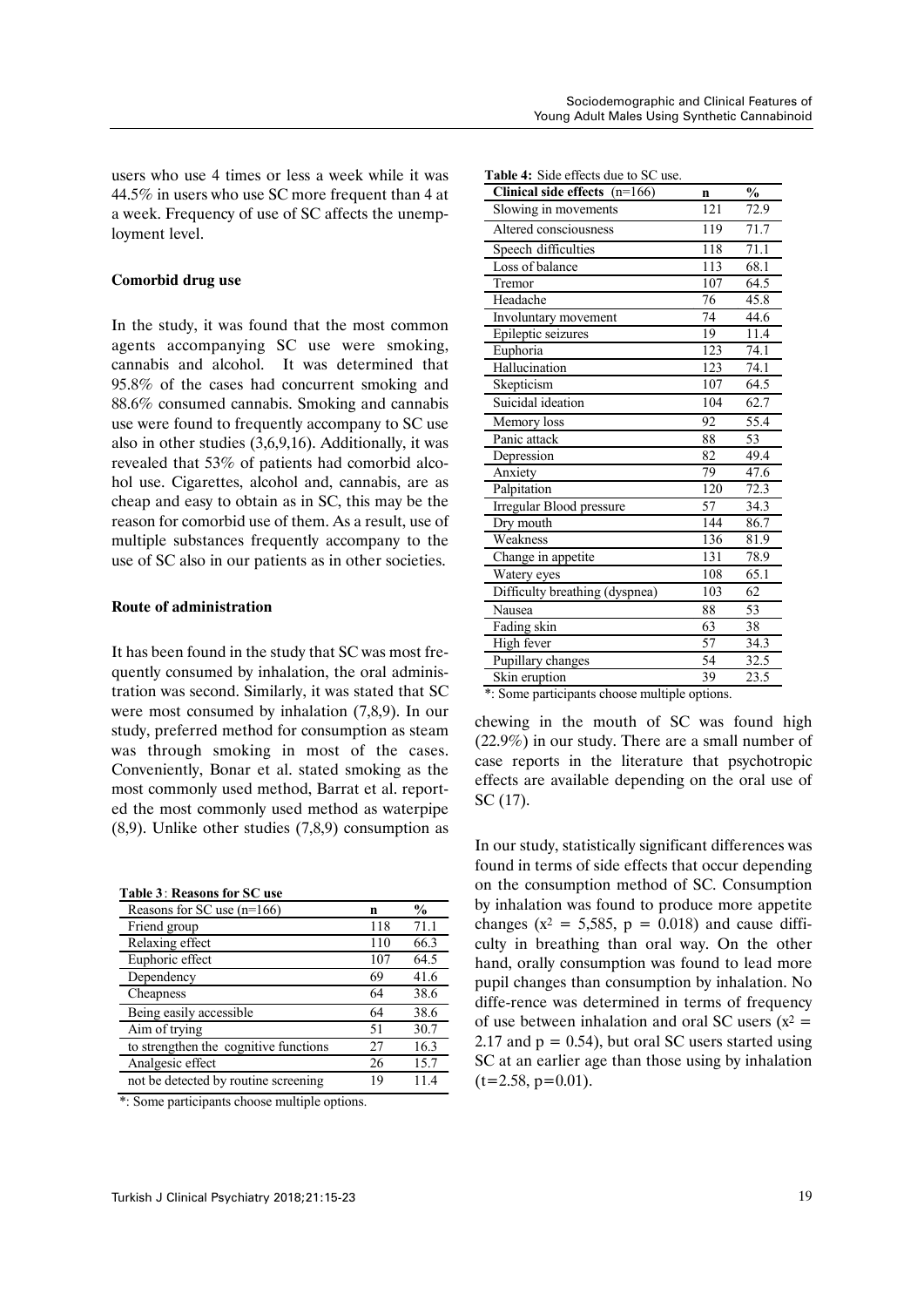|                                | Synthetic cannabinoids using pattern                |                                                   | <b>Statistics</b> |          |
|--------------------------------|-----------------------------------------------------|---------------------------------------------------|-------------------|----------|
|                                | <b>Using via inhalation</b><br>$(n=127)$<br>$n$ (%) | <b>Oral administration</b><br>$(n=38)$<br>$n$ (%) | $x^2/t$           | p        |
| Change in appetite             |                                                     |                                                   |                   |          |
| Yes                            | 21(16.5)                                            | 13(34.2)                                          | 5.585*            | $0.018*$ |
| No                             | 106(83.5)                                           | 25(63.8)                                          |                   |          |
| <b>Pupillary changes</b>       |                                                     |                                                   |                   |          |
| Yes                            | 94 (74.0)                                           | 18 (47.4)                                         | $9.525*$          | $0.002*$ |
| No                             | 33(26.0)                                            | 20(52.6)                                          |                   |          |
| <b>Difficulty in breathing</b> |                                                     |                                                   |                   |          |
| Yes                            | 43 (33.9)                                           | 20(52.6)                                          | $4.367*$          | $0.037*$ |
| No                             | 84 (66.1)                                           | 18 (47.4)                                         |                   |          |
| Using frequency (weekly)       |                                                     |                                                   |                   |          |
| >4                             | 81(63.8)                                            | 26(68.4)                                          | $2.172*$          | 0.538    |
| $\leq 4$                       | 46(36.2)                                            | 12(31.6)                                          |                   |          |
|                                |                                                     |                                                   |                   |          |
| Onset age of using (mean±SD)   |                                                     |                                                   |                   |          |
|                                | $17.71 \pm 2.16$                                    | $16.61 \pm 2.37$                                  | $2.579**$         | 0.011    |
|                                |                                                     |                                                   |                   |          |

| <b>Table 5:</b> Comparison of side effect and clinical features of inhalation or oral administration of Synthetic cannabinoids. |  |  |
|---------------------------------------------------------------------------------------------------------------------------------|--|--|
|                                                                                                                                 |  |  |

\*: Chi-square value, \*\*: Student –t test value.

#### **Frequency of use, indications and side effects**

It was found in the study that 55% of cases use SC every day, 76.5% more than two in a week. Everyday use of SC has been reported as 7% in the Barrett et al.' s study and 4.8% in Winsock et al.'s study (6,9). Use of daily SC was more frequent than other community users. The age of onset of every day SC users was found to be lower than those who use less often SC ( $t=33.431$ ,  $p<0.001$ ).

In the study, 80.1% of the cases was found to experience withdrawal symptoms, 78.9% wants cessation, 41.6% stated that they use SC due to dependence. Neurological, psychiatric and somatic side effects was determined due to SC use. The most common neurological side effects were slowing of movements, slurred speech, loss of consciousness, and change in balance. Tremor was determined in 64.5% of cases, involuntary movements occured at 44.6%, epileptic seizures developed in 11.4% in our study. These neurological symptoms due to the use of SC are usually seen during intoxication, but in

some cases it has been reported that they could be observed for a longer time (2).

The most common experienced psychiatric side effects were euphoria, hallucination, skepticism and suicidal ideation. The euphoria was the most common psychiatric side effect experienced in this study, and it was reported in the first place among the reasons for the use of SC. Therefore euphoria is considered to have a significant impact on the continuity of the SC use. Skepticism in relation to the SC use was detected as 64.5%, hallucinations was 74.1%. Acute psychotic symptoms have been reported to trigger in susceptible individuals or in patients who have a history of psychiatric illness with SC effect  $(18)$ .

Suicidal ideation related to the use of SC was found to develop in 62.7% of patients in the study. SC use at young soldiers was reported to be high in studies (19) and the evidence is increasing that it may be associated with suicide attempts in conjunction with the other facilitator factors (20). There is a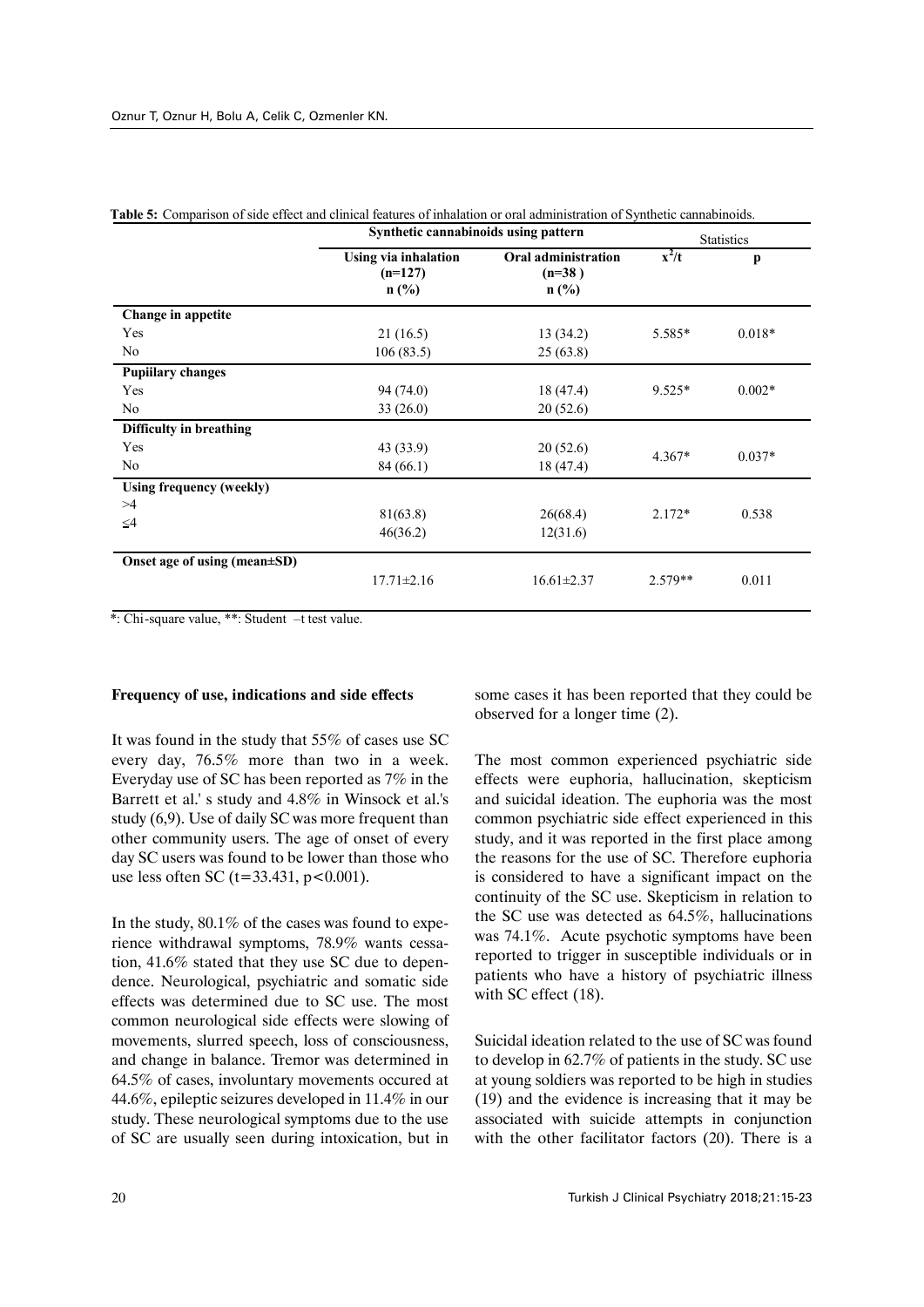| The problematic areas related to the use of $SC$ ( $n=166$ ) | Number (n) | $\frac{6}{9}$ |
|--------------------------------------------------------------|------------|---------------|
| Job losses                                                   | 55         | 33.1          |
| Legal issues                                                 | 51         | 30.7          |
| Health problems                                              | 46         | 27.7          |
| Injury                                                       | 45         | 27.1          |
| Dropped out of school                                        | 42         | 25.3          |
| Accident                                                     |            | 18.7          |

**Table 6:** The problematic areas related to the use of SC.

**\*:** Some participants choose multiple options.

need for new studies examining the relationship between SC use and suicide.

About half of the cases was found to experience memory problems, depression, panic attacks and anxiety. Related with that, it was reported that SC use impair memory function in the acute phase (2), long-term heavy cannabis use caused a decrease in hippocampus volume (21). In our study, half of patients have experienced depression, who are largely multiple substance user and heavy drinkers. Similarly, Bonar et al. determined that patients with long-term SC use had higher frequency for the use of other substances and had more severe depression (8). Anxiety and panic attacks have been reported to occur frequently associated with the use of SC (2,5,22).

# **Reasons to use**

The most common reason in the study to use SC was found as friend group (71.1%). Similarly, it has been shown in previous studies that 91% of the SC users had contact with the substance by a friend and 76% provided SC from a friend (16). In this study, the relaxing (66.3%) and euphoric effects (64.5%) were found to be other reasons for preference. 41.6% of the patients stated that they use SC because of being dependent. Only 16% of patients in the Bonar et al.' s study reported that they used SC for the same reason (8). These difference in our study is considered to be due to the high proportion of patients living withdrawal symptoms. 38.6% of the patients reported that they preferred SC because it is cheaper and easier to reach than other psychotropics. Despite being banned since 2011, it is understood that SC is still easy to obtain in our country. 11.4% of the cases prefer SC because of not to be detected in routine screening. This rate is similar to some studies (9), but lower than some

(7,8). The lack of knowledge about the presence or absence of identifying SC in routine screening of SC users in our country can cause this condition.

#### **Negative consequences of SC use**

The patients most common experienced loss of business due to SC use. When taken together the high rate of dependence level of cases, and the physical and psychological side effects experienced, the reason for the loss of business at one out of every three user is better understood.

Also, 30.7% of cases faced with legal problems, the proportion of cases who made illegal actions for the supply of SC has been determined in 28.9%. In other words, one out of every three users are faced with legal issues and made an illegal action for providing SC. In accordance, a recent study reported that SC users are faced with more legal problems compared to other drug users, and criminal records can be used as a marker for predicting the use of SC (12).

Despite the cases largely live side effects, rate of regular medical treatment is 12.1%. It is considered that marketing SC as natural harmless products and low awareness about the negative impact on the health due to recent emergence at all over the world reduce the medical help rates.

In association, it has been reported that, despite the harmful consequences, the SC users show very little help-seeking behavior (9). %27.7 of patients reported that they have health problems due to long term SC use in this study.

Depending on the use of SC, 27% of the cases was determined to have injuries and accidents. It has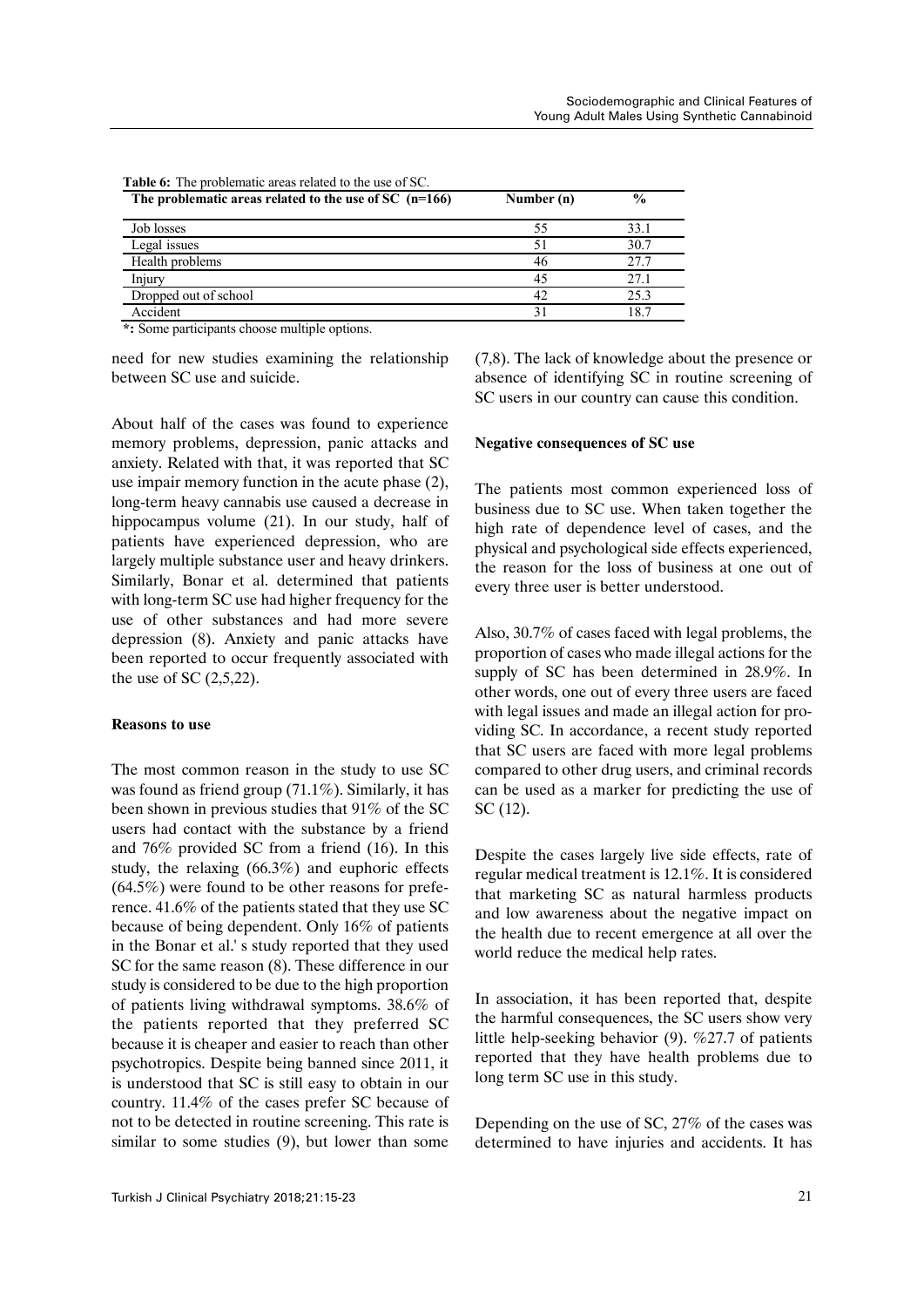been reported in one study that, 10.8% of patients admitted to the emergency room after SC use had pathological behaviors as harm to around and selfharm, suicide and traffic accidents (5). Injuries and accidents are evaluated to occur due to neurological and psychiatric symptoms of intoxication.

25.3% of SC users in the study were found to drop out of school. In association, the average training time of SC users have been reported to be shorter than other substance users (12). As a result, SC use which was initiated at an early age is considered to lead dropout and shorter training time.

# **Limitations**

a from feedback of<br>
a from feedback of<br>
data constitute the<br>
distances Universed<br>
this study. Because<br>
1 examination, not<br>
ure of substances<br>
he uses is another<br>
all of the patients<br>
es it difficult to ge-<br>
d follow-up stu Cross-sectional design of the study, the absence of a control group, to obtain data from feedback of patients from the retrospective data constitute the methodological limitations of this study. Because of not making a toxicological examination, not determining chemical structure of substances which the patient declares that he uses is another limitation of the study. Being all of the patients male gender in the study makes it difficult to generalize the results. Controlled follow-up studies that contain toxicological and biochemical analyzes are needed for more objectively determining the negative consequences caused by SC.

# **CONCLUSION**

In this study, the socio-demographic and clinical features of young men who applied to the psychiatry outpatient clinic for the use of SC were evaluated. Young age of SC in our country compared to other countries were found to be significantly lower and heavy smokers were found to be at higher levels. On the other hand, it has been found that the frequency of use may be related to the unemployment rate. It has been shown that SC usage way leads to different psychotropic effects, and chewers experience more visual problems than others. Although SC users have a high rate of suicide ideation, there is a need for new studies to investigate the causality between these two. The use of SC has been found to have a very low rate of seeking medical help before attendance, despite the fact that it is accompanied by educational and occupational impairments and, legal problems. To determine the socio-demographic characteristics and reasons for the use of SC users will contribute to the development of effective intervention programs.

As a result, in addition to the acute side effects of SC, permanent psychiatric and physical side effects was determined due to the long-term use of SC which has become a common health problem for the whole world. SC use was found to have serious consequences affecting the level of functionality in the form of loss of business, school dropout, delinquency, and having accident.

Correspondence address: Assoc. Prof. Taner Oznur, Health Sciences University, Faculty of Gulhane Medicine, Department of Psychiatry, Ankara, Turkey drtaneroznur@gmail.com